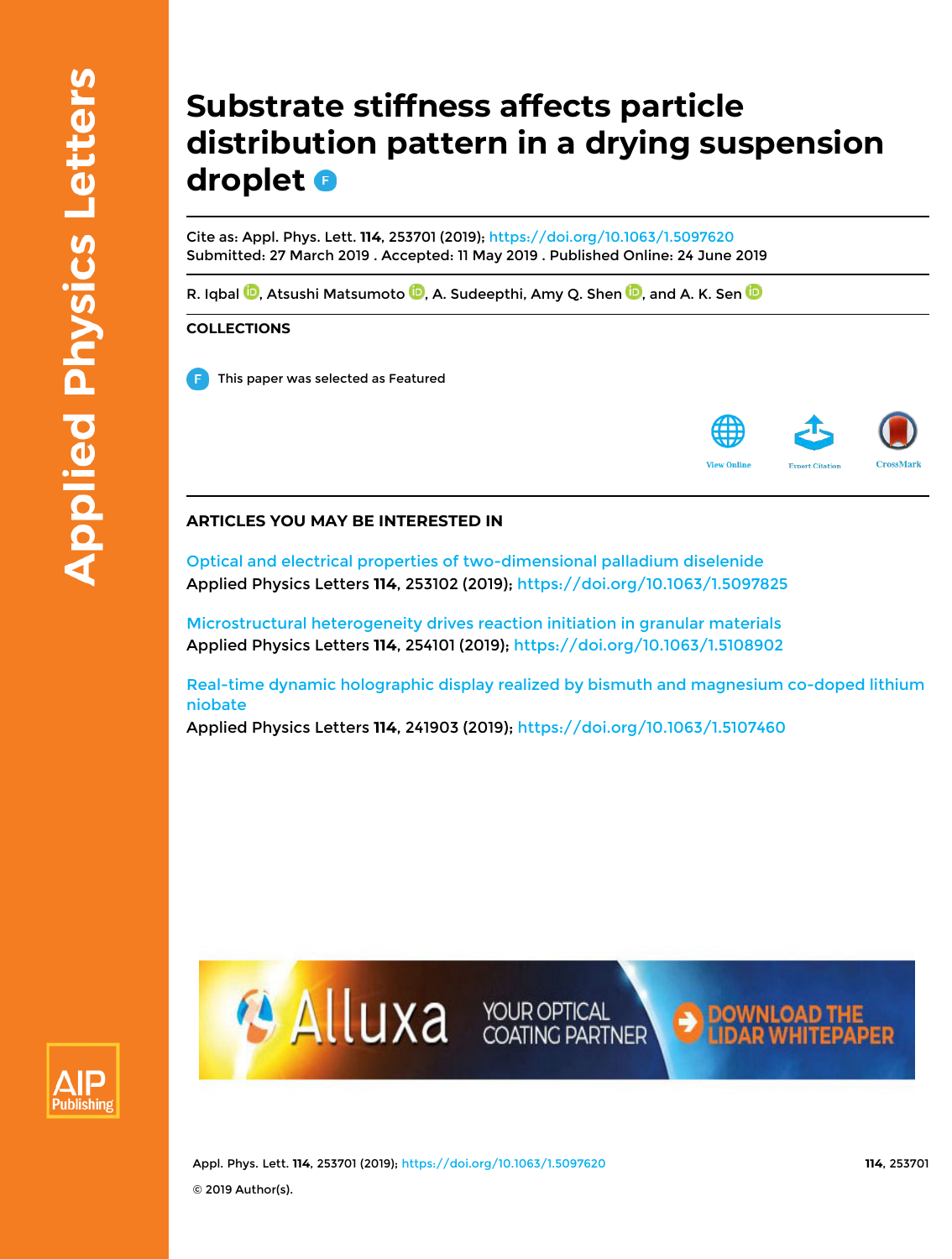## Substrate stiffness affects particle distribution pattern in a drying suspension droplet **o**

Cite as: Appl. Phys. Lett. 114, 253701 (2019); doi: 10.1063/1.5097620 Submitted: 27 March 2019 · Accepted: 11 May 2019 · Published Online: 24 June 2019



R. Iqbal,<sup>1</sup> In Atsushi Matsumoto,<sup>2</sup> In A. Sudeepthi,<sup>1</sup> Amy Q. Shen,<sup>2</sup> In and A. K. Sen<sup>1,a)</sup>

#### AFFILIATIONS

<sup>1</sup>Microfluidics Laboratory, Department of Mechanical Engineering, Indian Institute of Technology Madras, Chennai 600036, India <sup>2</sup>Micro/Bio/Nanofluidics Unit, Okinawa Institute of Science and Technology Graduate University, Okinawa 904-0412, Japan

a) Author to whom correspondence should be addressed: ashis@iitm.ac.in

### **ABSTRACT**

The complexities involved in achieving a tailor-made evaporative deposition pattern have remained a challenge. Here, we show that the morphological pattern of drying suspension droplets can be altered by varying substrate elastic modulus E. We find that the particle spot diameter and spacing between the particles scale with substrate stiffness as  $d_s \sim E^{-0.15}$  and  $s \sim E^{-1.23},$  respectively. We show that the larger spot diameter and spacing between particles on a softer substrate are attributed to a higher energy barrier U associated with stronger pinning of the contact line. The particle deposition pattern is characterized in terms of deposition index,  $I_d$ , whose value is <0.50 and >0.75 for centralized (multilayer) and uniform (monolayer) deposition patterns observed for stiffer and softer substrates, respectively. The outcome of the present study may find applications in biochemical characterization and analysis of micro-/nanoparticles.

Published under license by AIP Publishing. https://doi.org/10.1063/1.5097620

Droplet evaporation, apart from the association with the natural processes such as rain, fog, and dew, has found applications in inkjet printing,<sup>1</sup> spray cooling,<sup>2</sup> DNA microarrays,<sup>3</sup> biochemical assays,<sup>4</sup> and spraying of pesticides.<sup>5</sup> The topic has been extensively studied over the past two decades giving rise to important scientific advancements and technological developments. $6-9$  Evaporation of particulate droplets involves rich physicochemical phenomena such as particle/particle interaction, particle/substrate interaction, patterning, and wetting. The seminal work by Deegan et  $al$ .<sup>10</sup> illustrated that an outwardly driven flow resulting from the differential evaporation flux drags micro-/ nanoparticles toward the three-phase contact line, which gives rise to the accumulation of particles in the form of a ring, famously known as "the coffee-ring effect."

The coffee ring effect has been exploited in various applications such as detection of malaria and other biomarkers, $\frac{11,12}{10}$  nanochromatography, $13$  and disease diagnostics.<sup>14</sup> In contrast, the performance of matrix assisted laser deposition ionization spectrometry (MALDI),<sup>15</sup> surface enhanced Raman spectroscopy (SERS),<sup>16</sup> fluorescent microarrays, $^{17}$  and color filters in LCDs<sup>18</sup> is greatly hampered by this effect. Thus, an in-depth understanding of the kinetics of evaporation and the subsequent morphological pattern would have utmost importance for such applications. By varying the physicochemical parameters such as ambient pressure,<sup>19</sup> substrate temperature,<sup>20,21</sup> relative humidity,<sup>22</sup> substrate wettability, $^{23}$  properties of the solute (shape, size, and wettability)<sup>24</sup> and solvents (pH),<sup>25</sup> presence of the surfactants<sup>26</sup> and additives, $27$  and external flow fields, $28,29$  the evaporation kinetics and hence the resulting deposition pattern can be controlled. However, the above strategies are either intrusive (e.g., use of additives and surfactants) or involve complicated procedures (compromising the shape of solute particles or composition of the liquid droplets) or external fields (i.e., electrowetting and acoustowetting).

While particles of a drying suspension droplet form coffee-ring patterns on hydrophilic substrates, they form centralized deposition patterns on hydrophobic substrates, $21$  both of which are undesirable for various applications. The goal of this work is to examine the effect of substrate stiffness on the centralized deposition pattern observed on a hydrophobic substrate. Recent studies have revealed some of the effects of viscoelastic properties of substrates on the evaporation kinetics and particle deposition pattern. $30-32$  It was found that water droplets over stiffer and softer substrates evaporate with CCA (constant contact angle) and CCR (constant contact radius) modes, respectively. Prolonged pinning and a larger contact radius on a softer substrate led to faster evaporation. Moreover, a smaller receding contact angle and a faster contact line velocity were observed on a softer substrate. For example,  $2 \mu m$  silica particles inside a water-silica suspension droplet displayed craterlike (centralized) deposits with no particles at the rim over a stiffer substrate, while straight necklaces were shown aligned toward the rim over a softer substrate.

In the present work, we unravel the effect of substrate elasticity on the spot diameter and interdistance between particles. Using a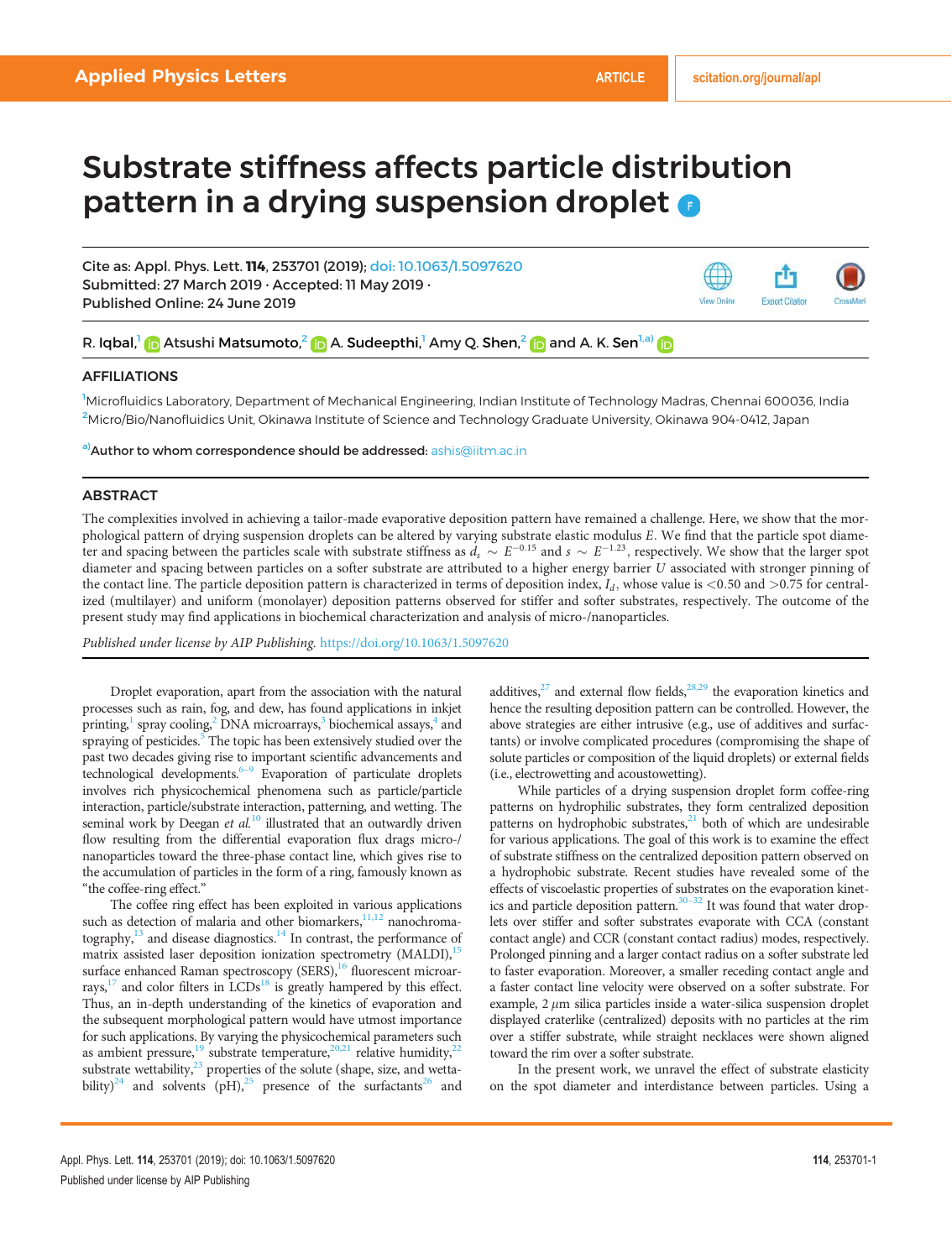theoretical model, we explain that in the case of softer substrates, the observed larger spot diameter is attributed to a higher energy barrier, while the larger interdistance between particles is attributed to the enhanced elastic deformation. Using polystyrene particles of different sizes and concentrations and different drop volumes, we show that for increasingly softer substrates, the spot diameter increases and a transition from a centralized and multilayer deposition pattern to an unexpected uniform and monolayer deposition pattern is observed. Such a uniform and monolayer deposition pattern is difficult to achieve without direct compromise of liquid droplets (by either changing the shape of the microparticles or varying the pH of the solvents or adding the surfactants). $24-26$  Finally, we introduce a dimensionless parameter "deposition index  $(I_d)$ " in order to predict and control the centralized or the uniform deposition pattern. Our results suggest that  $I_d < 0.50$ results in centralized (multilayer) deposition patterns over stiffer substrates, while  $I_d > 0.75$  results in uniform (monolayer) deposition patterns over softer substrates.

The schematic of the experimental setup is shown in Fig. S1 (Sec. S1). Clean glass substrates (thickness ~1.1 mm, Matsunami, Japan) coated with a thin elastomeric layer (Sylgard 184, Dow Corning Toray, Japan) were used as the substrate for the experiments. To adjust elastic moduli of the substrate, crosslinkers were added to the base polymer at different ratios ranging from 10:1 to 50:1 and the cross-linked substrates are herein referred to as P10, P20, P30, P40, and P50. The ratio of the base polymer to the crosslinkers and the corresponding elastic modulus of the substrates are presented in Table S1. We performed experiments with suspension drops ( $DI$  water  $+$  polystyrene microparticles) of volume in the range of  $0.5 - 2.0 \mu l$  (maintaining  $Bo \ll 1$ ) containing particles of size in the range of  $0.2-6$   $\mu$ m at concentrations of  $10^8-10^9$  particles/ml, with a substrate contact angle of  $113 \pm 10^{\circ}$  and stiffness in the range of  $E = 20 - 283$  kPa. For each experimental condition, identical experiments were repeated at least five times in order to establish the repeatability of the data and the error bars associated with the data are estimated from the standard deviation of the dataset. The materials and methods used for the fabrication of the substrates of different elastic moduli, preparation of the microbeads at different concentrations, and the experimental details are outlined in the supplementary material (see Sec. S1).

Figure 1(a) depicts the top and side views of the dried suspension droplets (of volume 1.0  $\mu$ l, particle size 1.0  $\mu$ m, concentration  $10<sup>9</sup>$  particles/ml) on the different substrates (P10, P30, and P50) of elastic moduli 283, 120, and 20 kPa, respectively. The initial contact radius (just after dispense) of the suspension droplet is indicated by the dotted line in the top views. In all cases, owing to the hydrophobic nature of the substrates, instead of a coffee-ring, a centralized particle deposition pattern<sup>23</sup> is observed. The spot size was obtained from the gray scale intensity plot shown in Fig S2(a) (Sec. S2). The diameter of the dried particle spot was found to be much larger (864  $\pm$  39  $\mu$ m) for substrates of lower elastic modulus (i.e., P50 with  $E = 20$  kPa) as compared to that (485  $\pm$  35  $\mu$ m) for a stiffer substrate (P10 with  $E = 283$  kPa). Figure 1(b) shows the variation of the spot size with the substrate elastic modulus for different droplet volumes, particle sizes, and concentrations (also see Fig. S3). As observed, the particle spot diameter decreases with an increase in the substrate elastic modulus due to early receding of the contact line owing to a smaller energy barrier, which is discussed later. From the experimental data, the spot diameter is correlated with elastic modulus as  $d_s \sim E^{-0.15}$  (with  $R^2 = 0.95$ ).

In order to understand the contrasting morphological patterns on substrates of different elastic moduli, we looked into the evaporation dynamics. The variation of the contact radius  $\hat{r}$  ( $r/r_o$ ) and contact angle  $\theta$  of drying suspension droplets (volume 1.0  $\mu$ l, particle size 1  $\mu$ m, concentration 10<sup>9</sup> particles/ml) with time  $\hat{t}$  ( $t/t_E$ ) on substrates of different elastic moduli ( $E = 20 - 283$  kPa) is shown in Figs. 2(a) and  $S4(a)$  in the supplementary material. The contact radius r is normalized with respect to the initial contact radius  $r_0$  (i.e.,  $\hat{r} = r/r_0$ ), and time scale  $t$  is normalized with respect to the corresponding evaporation time scale  $t_E$  (i.e.,  $\hat{t} = t/t_E$ ).

We observe that compared to a rigid substrate ( $\hat{t}_p = 0.36$ ,  $E = 283$  kPa), a droplet remains pinned over a much longer time  $(\hat{t}_p = 0.94)$  on a softer substrate, where  $\hat{t}_p$  is the dimensionless time scale over which the contact line remains pinned. Since the contact line of a droplet remains pinned over a prolonged period of time on a softer substrate, the evaporation time scale  $t_E$  (which is inversely proportional to the contact radius) $32$  was found to be lower for smaller substrate stiffness [see Fig. 2(b)]. From Fig. 2(a), over a time scale  $t < \hat{t}_p$ , when the contact line remains pinned, the contact angle decreases continuously and approaches the receding contact angle  $\theta_r$ . For  $\hat{t} > \hat{t}_p$ , either the contact line recedes with a constant contact angle or both the contact radius and contact angle decrease simultaneously exhibiting a



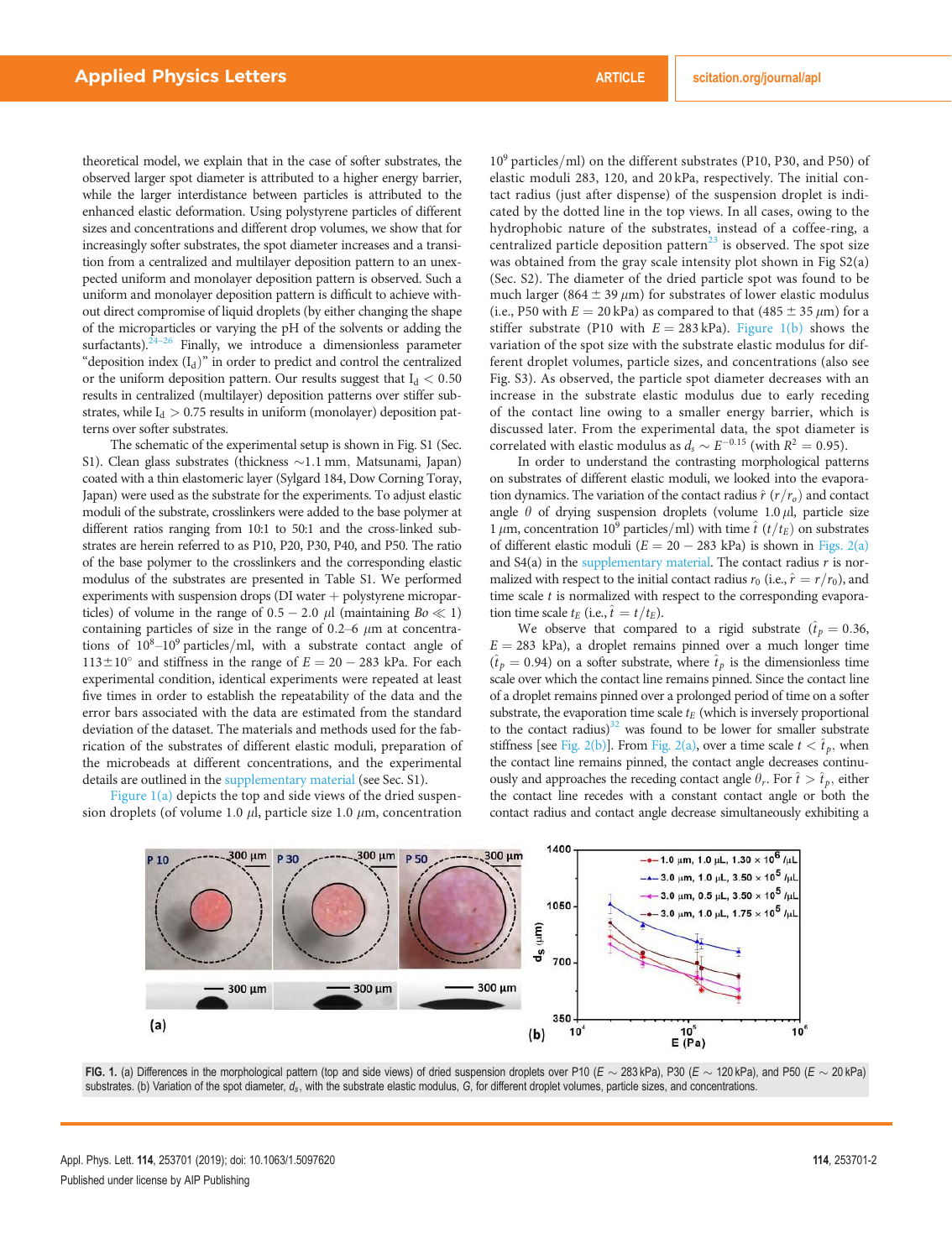

FIG. 2. (a) Variation of the normalized contact radius  $(\hat{r} = r/r_0)$  and contact angle  $(\theta)$  over substrates of different elastic moduli: P10  $(E \sim 283$  kPa), P30  $(E \sim 120$  kPa), and P50  $(E \sim 20$  kPa), respectively. (b) Variation in the normalized evaporation time scale and the receding contact angle with the substrate elastic modulus, E.

mixed mode of evaporation. The variation of receding contact angle  $\theta_r$ , with substrate elastic modulus E, is also depicted in Fig. 2(b) which shows that the receding angle  $\theta_r$  scales with substrate elastic modulus E following  $\theta_r \sim E^{0.20}$  (with  $R^2 = 0.86$ ).

We see that in the case of a stiffer substrate ( $E = 283$  kPa), the contact line recedes early ( $\hat{t}_p = 0.36$ ), thus carrying the particles toward the center of the droplet giving rise to a much smaller particle spot diameter (485  $\mu$ m) and particle deposition over multiple layers. On the other hand, in the case of a softer substrate  $(E = 20 \text{ kPa})$ , pinning of the contact line over a significant part of the evaporation time scale ( $\hat{t}_p = 0.94$ ) prevents migration of the particles toward the center, resulting in a much larger spot diameter (i.e.,  $863 \mu m$ ) with distribution of particles in the form of a monolayer. Next, we employ a theoretical model to explain the above phenomena from the argument of free energy.

Droplets with Bond number,  $Bo \ll 1$ , take the shape of a spherical cap  $[Fig. 3(a)]$  due to the absence of the gravimetric flattening, and in that case, the droplet volume V and liquid/vapor interfacial area A can be expressed as

$$
V = \frac{\pi r^3}{3\sin^3 \theta} (1 - \cos \theta)^2 (2 + \cos \theta), \quad A = \frac{2\pi r^2}{(1 + \cos \theta)}, \quad (1)
$$

where  $r$  and  $\theta$  are the contact radius and the contact angle of the droplet on a real surface, respectively. The Gibbs free energy  $G_b$  of the droplet arising from the interfacial energy components can be



FIG. 3. (a) A schematic of the droplet over a hydrophobic substrate. The droplet over ideal and nonideal surfaces is denoted by the dotted and the solid line, respectively. (b) Variation of the potential energy barrier (per unit length),  $\overline{U}$ , with the substrate elastic modulus.

written as  $G_b = \gamma_{LV}A + \pi r^2 (\gamma_{SL} - \gamma_{SV})$ , where  $\gamma_{LV}$ ,  $\gamma_{SL}$ , and  $\gamma_{SV}$  are the liquid-vapor, solid-liquid, and solid-vapor interfacial tension values. Using the expression for the interfacial area from Eq. (1), we get

$$
G_b = \gamma \pi r^2 \left[ \frac{2}{(1 + \cos \theta)} - \cos \theta_o \right],\tag{2}
$$

where  $\theta_o$  is the equilibrium contact angle of the droplet obtained from the Young's equation. Unlike an ideal surface, the droplet on a real/ nonideal surface remains out of equilibrium due to surface asperities and chemical inhomogeneity. $33$  Let the droplet be perturbed from its equilibrium state such that the modified contact radius becomes  $r = r<sub>o</sub> + \delta r$ , and accordingly, the corresponding contact angle is  $\theta = \theta_o - \delta \theta$ , where  $r_o$  is the equilibrium contact radius [see Fig. 3(a)]. On an ideal surface, the contact angle of a liquid droplet corresponds to the Young's contact angle which remains constant, and the contact radius decreases during droplet evaporation. However, on a soft substrate, the surface asperities (see supplementary material Sec. S6), chemical inhomogeneity, and more importantly, the wetting ridge<sup>3</sup> together would offer an energy barrier U that prevents smooth receding of the contact line which remains pinned and only the contact angle decreases.

With the progress in evaporation, the volume of the droplet decreases, and thus, for a droplet pinned at the contact line, the contact angle decreases. This leads to a lack in capillary equilibrium, and the absence of capillary equilibrium is the source of excess free energy. Free energy of the nonequilibrated droplet can be obtained from the Taylor series expansion (and using the condition that the droplet is at equilibrium at  $r = r_o$ , thus,  $\left(\frac{dG_b}{dr}\right)_{r=r_o} = 0$  and constant droplet volume  $dV = 0$ ) as

$$
\delta G_b \cong \left(\frac{d^2 G_b}{dr^2}\right)_{r=r_o} \frac{\left(\delta r\right)^2}{2} \cong \frac{2\pi r^2 \gamma_{LV} (\delta \theta)^2}{2(2+\cos\theta_o)},\tag{3}
$$

where  $\delta\theta$  is the difference between the actual contact angle (from the experiments, it decreases for a pinned droplet with the reduction in the volume during evaporation) and the corresponding equilibrium value  $\theta_o$ . Taking  $\theta_a$  as the actual contact angle at any time instant, we can write  $\delta\theta = (\theta_o - \theta_a(t))$ . Thus, we get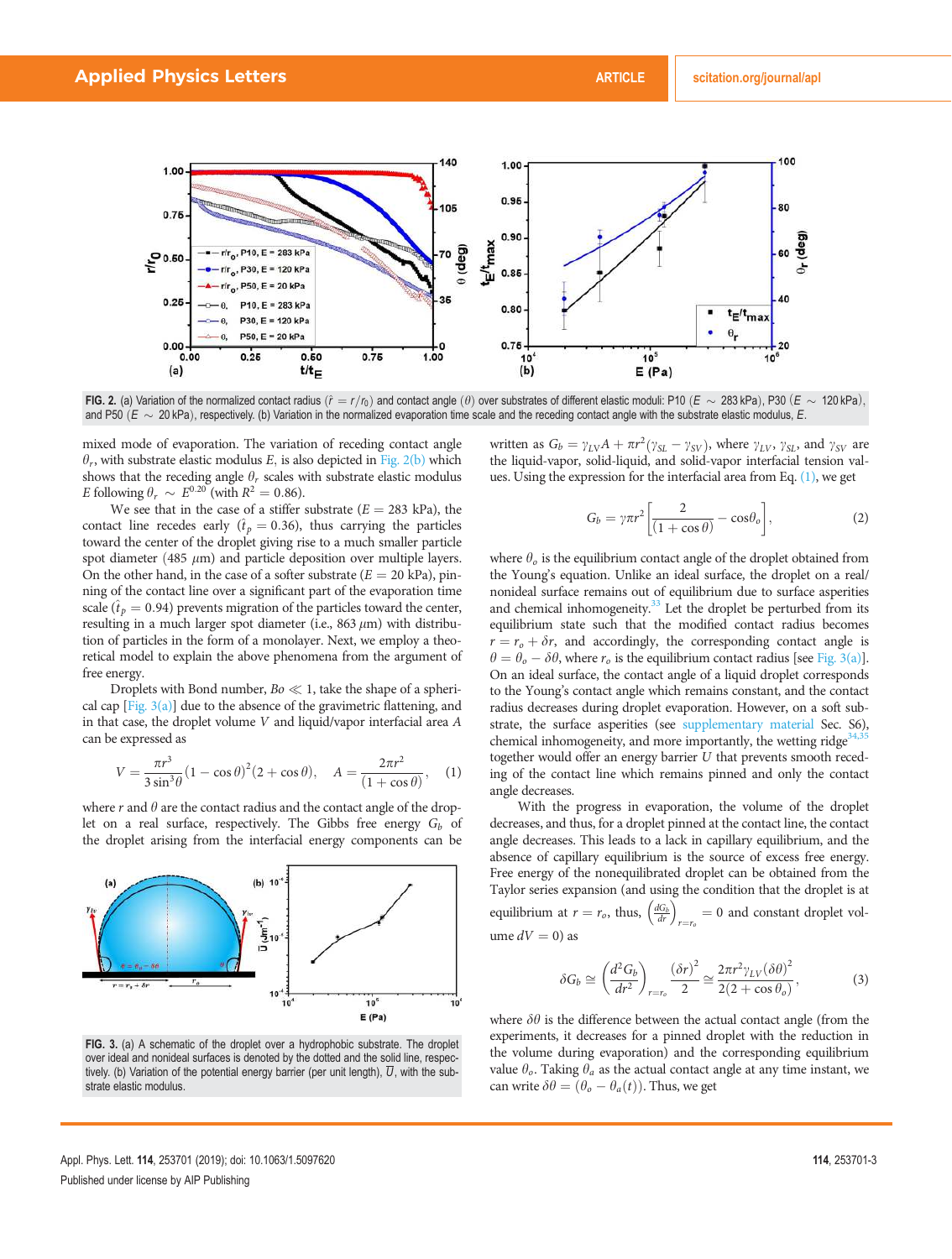$$
\delta G_b(t) \cong \left(\frac{d^2 G_b}{dt^2}\right)_{r=r_o} \frac{\left(\delta r\right)^2}{2} \cong \frac{2\pi r^2 \gamma_{LV} \left(\theta_o - \theta_a(t)\right)^2}{2(2 + \cos \theta_o)}.
$$
 (4)

During the evaporation process, the actual contact angle  $\theta_a$  decreases as time progresses, and thus, the excess Gibbs free energy  $\delta G_b$ increases with time. The variation in the excess Gibbs free energy  $\delta G_b$ with the actual contact angle,  $\theta_a$ , which is a function of time t, for different substrate stiffness, is shown in Fig. S5. As observed, when the contact angle attains the receding contact angle  $\theta_r$ , the excess Gibbs free energy attains the maximum value, i.e.,  $\delta G_{\text{max}}$ , which overcomes the energy barrier U and the contact line recedes. Using the previous equation, the maximum excess Gibbs free energy per unit length of the contact line  $\overline{\delta G_{\text{max}}}$  or the energy barrier  $\overline{U}$  is obtained as

$$
\overline{U} = \overline{\delta G_{\text{max}}} = \frac{1}{2\pi r} \times \frac{2\pi r^2 \gamma_{LV} (\theta_o - \theta_r)^2}{2(2 + \cos \theta_o)}.
$$
(5)

From the above equation, we plot the variation of maximum excess free energy  $\overline{\delta G_{\text{max}}}$  or the energy barrier  $\overline{U}$  with substrate elastic modulus E [see Fig. 3(b)]. As observed, the energy barrier  $\overline{U}$  is higher for a softer substrate ( $E = 20$  kPa), and thus, the contact line remains pinned for a much longer duration of time  $\hat{t}_p$  until the receding contact angle  $\theta_r$  is attained. The higher energy barrier explains why a suspension droplet remains pinned for a longer time on a softer substrate, yielding a more homogeneous particle distribution pattern.

SEM images of the morphological patterns of the particles with substrates of elastic moduli 283 kPa and 20 kPa are depicted in Fig.  $4(a)$  [also see in Figs. S6(a) and S6(b)], respectively. As observed, in the case of a rigid substrate, particles get deposited in closely packed multiple layers, whereas loosely packed, homogeneous, uniform monolayer particle deposition is observed in the case of a softer substrate. Also, in contrast to the rigid substrate in which the particles are packed closely, the interdistance  $(s)$  between the particles is found to be higher in the case of a softer substrate  $(E = 20 \text{ kPa})$  as compared to that for a stiffer substrate  $(E = 283 \text{ kPa})$ . The hexagonal polygons obtained from the Voronoi diagram<sup>36</sup> for both substrates [inset of Figs. 4(a) and S6] show the ordered arrangements of the particles. In the case of the stiffer substrate, apart from the hexagonal polygons, other polygons in square, rhombohedral, and random shapes lead to the disorder in the pattern. The optical profilometry results (see Fig. S7) suggest a disklike pattern and uniform pattern for the stiffer and softer substrates, respectively. The variation in the interparticle distance  $(s)$  with substrate elastic modulus E for different particle sizes is presented in Fig. 4(b). From the data, the interparticle distance correlates with the substrate elastic modulus as  $s \sim E^{-1.23}$ .

For an evaporative suspension droplet, to predict and control either the formation of a multilayer centralized deposition pattern or the formation of a uniform monolayer deposition pattern, we investigated the influence of the suspension droplet volume  $(V)$ , size and concentration of the microparticles (a and C), surface tension  $(\gamma)$  of the liquid, and the substrate elastic modulus  $(E)$  on the evaporative deposition pattern of the suspension droplet. To consider the combined effect of the above parameters, we introduced a dimensionless parameter (see Sec. S5 in the supplementary material), "deposition index"  $I_d = \left(\frac{d_s}{2r}\right) = \frac{0.33a(CV)^{0.54}(\gamma/Eq)^{0.21}}{\left[\left(\frac{8}{\pi}\right)\sqrt{Vf(d)}\right]^{\frac{1}{3}}}$  $[(8/\pi) Vf(\theta)]^{\frac{1}{3}}$  $\frac{1}{1}$ , which is the ratio of the final deposition contact diameter  $(d_s)$  after the complete evaporation of the droplet to the initial (maximum) contact diameter of the droplet  $(2r)$ when dispensed, where  $f(\theta) = \frac{3 \sin^3 \theta}{[(1-\cos \theta)^2 (2+\cos \theta)]}$  is indicative of the contribution of the contact angle on the volume of the spherical cap (droplet). For a fixed droplet volume  $V$ , the initial contact line diameter  $2r$  is obtained from Eq. (1), and the final deposition contact diameter  $(d_s)$  is obtained from fitting of the data presented in Figs. 1(b) and S3.

Moreover, with a very diluted suspension droplet, a monolayer along with a centralized deposition pattern can also be achieved due to the lack of the adequate number of particles. Thus, to achieve both uniform and monolayer deposition patterns, the particle concentration (i.e., number of particles per unit volume) should be on the order of a critical value given as  $C_{\text{crit}} \approx \frac{P.F.[2.5 Vf(\theta)]^{\frac{2}{3}}}{a^2 V}$  (see details in the supplementary material), where P.F. is the maximum packing fraction (which is 0.74 for spherical particles in a hexagonal arrangement). For the droplet volume in the range of  $0.5-2 \mu l$  and the particle size in the range of 0.2–6  $\mu$ m, the critical concentration  $C_{\text{crit}} \sim 10^5$  to 10<sup>6</sup> per  $\mu$ l.

Figure 5 depicts the variation of  $I_d$  with E, for different particle sizes and droplet volumes. It is observed that for a particle size of 1  $\mu$ m



FIG. 4. (a) Differences in the morphological pattern obtained under SEM for (a) stiffer (E  $\sim$  283 kPa) and softer (E  $\sim$  20 kPa) substrates; particle size 1  $\mu$ m. (b) Variation of the interparticle distance (s), with the substrate elastic modulus,  $E$ , for two different particle sizes, 1 and 3  $\mu$ m, respectively.